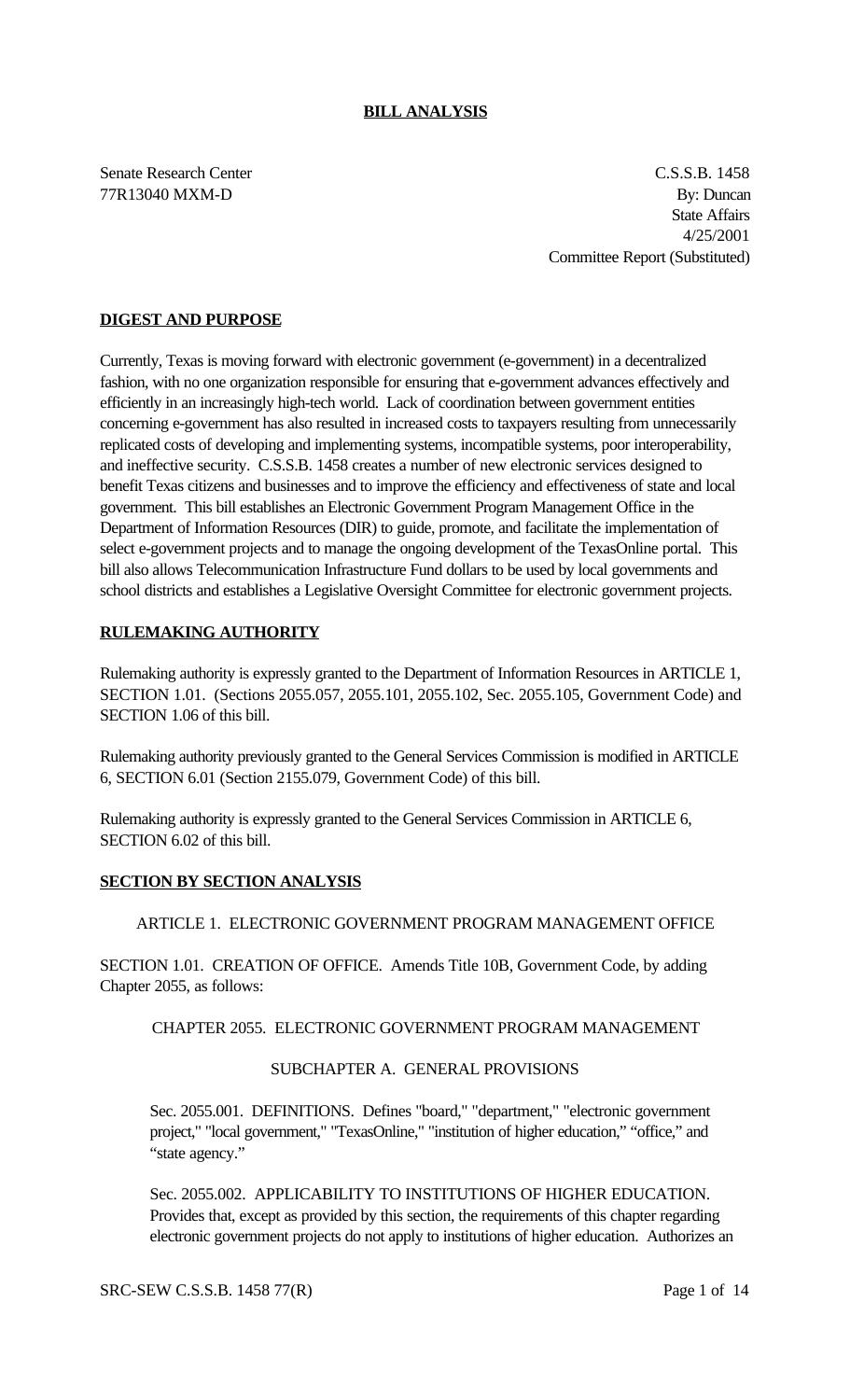institution of higher education, subject to approval by the Electronic Government Program Management Office (office) of the Department of Information Resources (department), to elect to participate regarding an electronic government project of that institution in the same manner as a state agency under this chapter. Sets forth requirements and guidelines regarding whether the institution makes this election and the office approves the election.

[Sections 2055.003-2055.050 reserved for expansion]

### SUBCHAPTER B. PROGRAM MANAGEMENT OFFICE

Sec. 2055.051. CREATION. Requires the department to create an Electronic Government Program Management Office (office) to direct and facilitate the implementation of electronic government projects selected under this chapter.

Sec. 2055.052. GENERAL POWERS AND DUTIES. Requires the office to perform certain functions.

Sec. 2055.053. LOCAL GOVERNMENT AND FEDERAL PROJECTS. Authorizes the office to coordinate certain electronic government projects.

Sec. 2055.054. COORDINATION AMONG STATE AGENCIES; APPROVAL OF SPENDING. Requires the office, in coordination with the Legislative Budget Board and the comptroller, to perform certain functions. Requires the office to create state agency coordination teams, as appropriate, to reduce information technology expenditures and eliminate unnecessary duplication.

Sec. 2055.055. COOPERATION; STANDARDS. Requires a state agency to perform certain functions. Requires the department, in requesting cooperation from a state agency under this section, to consider the necessity of the request as well as the cost to the agency in time and resources. Requires the office to establish standards for state agencies to follow in implementing selected electronic government projects to ensure maximum savings through cooperation among agencies.

Sec. 2055.056. QUALITY ASSURANCE. Requires the office, in coordination with the state auditor, the Legislative Budget Board, and the affected state agency, to provide quality assurance services to monitor electronic government projects selected under Section 2055.101.

Sec. 2055.057. FUNDING FOR PROGRAM MANAGEMENT OFFICE. Requires the office, in coordination with certain entities, to develop a model for funding the office from a portion of the money appropriated for projects selected under Section 2055.101, including staff necessary for the office. Requires the office to submit the model for approval by the governor and adoption by the department as a rule. Requires certain state agencies to enter into an agreement with the department under Chapter 771 for certain purposes.

Sec. 2055.058. TEXASONLINE. Requires the division of the department with responsibility for TexasOnline to coordinate the ongoing development of TexasOnline with the office. Requires the office to promote the use of TexasOnline by state agencies.

Sec. 2055.059. USE OF WEST TEXAS DISASTER RECOVERY AND OPERATIONS CENTER. Defines "center." Requires the office to use the center for certain purposes. Requires the office to serve as the state's primary contact with the center regarding the consolidation of data operations and recovery. Requires the office to encourage increased use of the center by state agencies.

[Reserves Sections 2055.060-2055.100 for expansion]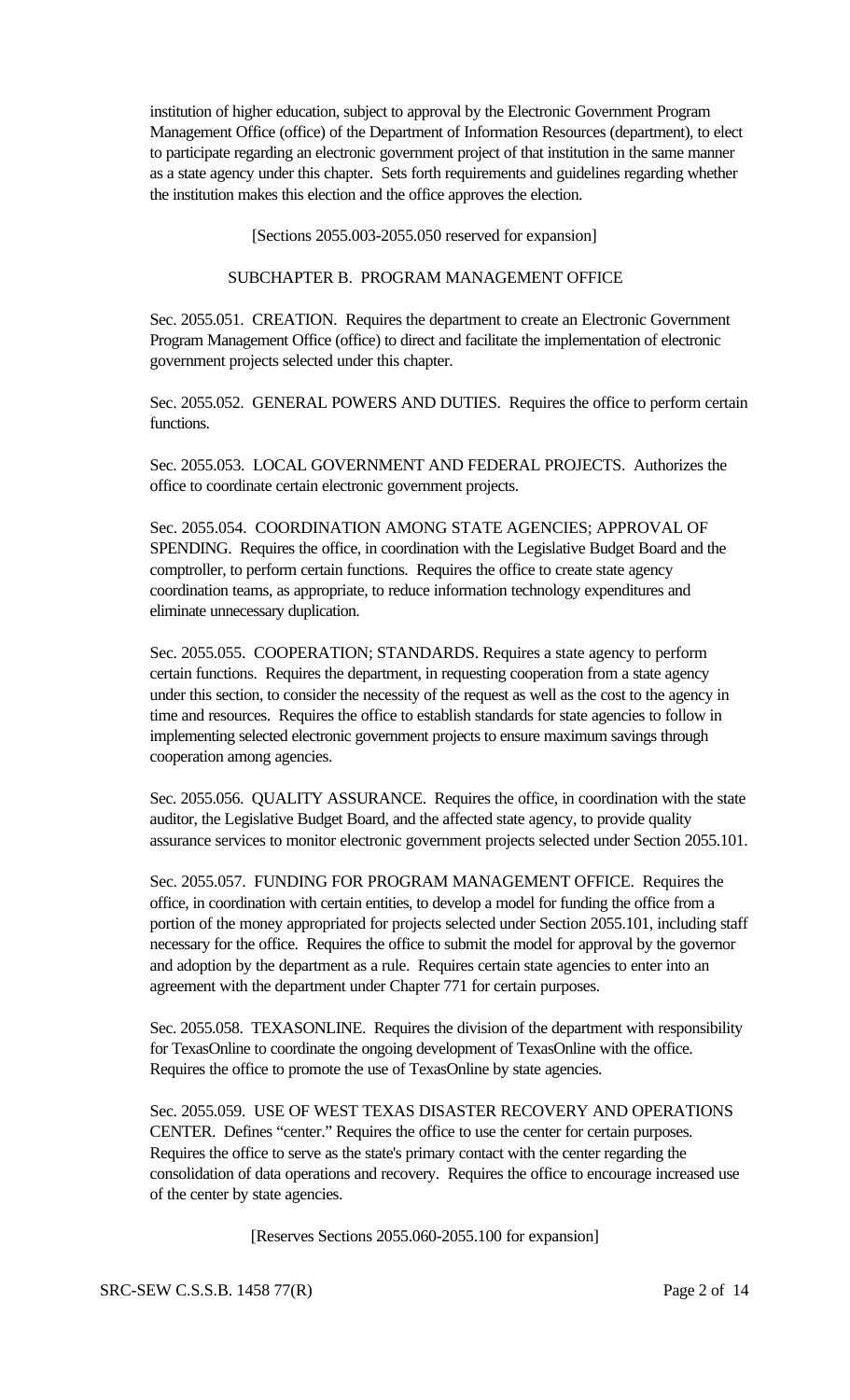#### SUBCHAPTER C. MANAGEMENT OF ELECTRONIC GOVERNMENT PROJECTS

Sec. 2055.101. SELECTION OF ELECTRONIC GOVERNMENT PROJECTS. Requires the office, in coordination with certain entities, to develop selection criteria for the type of electronic government projects that require direct oversight by the office. Requires the criteria to include certain factors. Requires the office to submit the criteria developed under this section to the department. Requires the department to adopt the criteria by rule. Requires the office, based on any selection criteria adopted under this section and in coordination with certain entities, to select proposed or existing electronic government projects.

Sec. 2055.102. APPEAL OF SELECTION. Sets forth guidelines regarding appeal procedures for a state agency that disagrees with the selection of an electronic government project under Section 2055.101. Provides that the governor's decision regarding selection is final. Requires the department by rule to adopt appeal procedures.

Sec. 2055.103. USE OF TEXASONLINE. Requires the office, to the extent possible, to use TexasOnline for electronic government projects that it manages. Requires the office to evaluate current and potential electronic government projects to determine whether they are suitable for TexasOnline.

Sec. 2055.104. SPENDING ON SELECTED ELECTRONIC GOVERNMENT PROJECTS. (a) Requires a state agency to receive the approval of the office before the agency is authorized to spend or encumber money on an electronic government project selected under Section 2055.101. Authorizes the office, if the agency spends money without the approval of the office, to recommend to the governor that spending for the project be terminated under Section 2055.105.

(b) Authorizes a state agency, if it disagrees with the office's refusal to approve spending under Subsection (a), to appeal to the governor. Requires the office, if the governor agrees with the agency, to approve the spending.

(c) Requires the office, in coordination with certain entites and subject to the approval of the governor's office of budget and planning, to establish procedures that include certain features for approval of spending under Subsection (a).

Sec. 2055.105. AUTHORITY TO TERMINATE OR REINSTATE SPENDING ON ELECTRONIC GOVERNMENT PROJECTS. (a) Requires the office, in coordination with certain entities, to submit certain criteria to the department for terminating or reinstating selected electronic government projects.

(b) Requires the department to adopt the criteria by rule.

(c) Authorizes the office to recommend to the governor that an electronic government project selected under Section 2055.101 be terminated or temporarily halted if the project fails to meet the criteria adopted under Subsection (b).

(d) Authorizes the governor, on a recommendation from the office that an electronic government project should be terminated or temporarily halted, to direct the comptroller to deny the state agency access to the agency's appropriations that relate to the development or implementation of the electronic government project. Provides that the denial of access continues until certain conditions are met.

Sec. 2055.106. ENTERPRISE RESOURCE PLANNING; USE OF OFFICE REQUIRED. Defines certain elements included under the term "enterprise resource planning." Requires the office, in coordination with the Health and Human Services Commission and the comptroller, to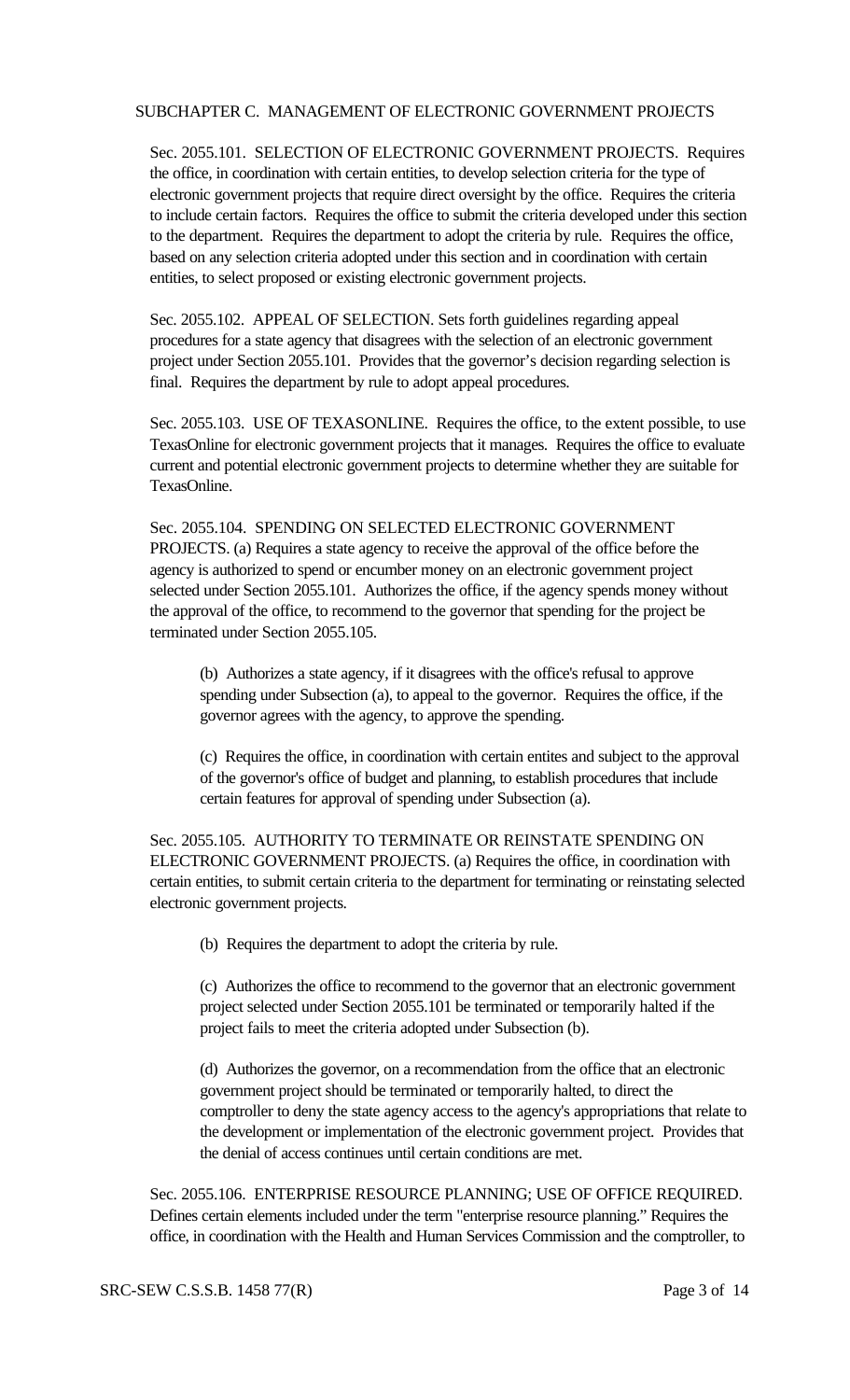establish certain standards. Requires the standards to build on the models developed by the commission. Requires a state agency that chooses to implement or modify an electronic government project for an enterprise resource planning system to comply with the standards developed by the office under this section.

Sec. 2055.107. ONLINE SERVICE FOR NEW BUSINESSES. Requires the office, with assistance from the business permit office of the Texas Department of Economic Development and any other affected state agencies, to develop and implement a plan for the creation of an electronic government project to provide new businesses in this state a single source for information and permitting. Sets forth requirements for the project. Requires certain state agencies involved in issuing permits to new businesses to assist the office in the development and operation of the project. Requires state agencies to cooperate with the office to structure their procedures to facilitate participation in the project.

[Reserves Sections 2055.108-2055.150 for expansion]

### SUBCHAPTER D. LEGISLATIVE OVERSIGHT COMMITTEE

Sec. 2055.151. DEFINITION. Defines "oversight committee."

Sec. 2055.152. CREATION. Creates the Legislative Oversight Committee for Electronic Government Projects to oversee the establishment of electronic government projects by the office and state agencies.

Sec. 2055.153. MEMBERS. Sets forth guidelines for the members appointed to the oversight committee.

Sec. 2055.154. OFFICERS. Requires the committee to annually select a member to serve as presiding officer and requires the presiding officer to appoint a vice presiding officer from the other house of the legislature.

Sec. 2055.155. GENERAL POWERS AND DUTIES. Sets forth guidelines regarding the general powers and duties of the oversight committee.

Sec. 2055.156. TEXASONLINE. Requires the oversight committee to recommend, to the state agency with primary responsibility for implementing TexasOnline, what constitutes the infrastructure of TexasOnline.

Sec. 2055.157. RESPONSIBILITY FOR REPORTS; BUDGET. Requires the oversight committee to make recommendations to the legislature based on reports prepared certain entities. Authorizes the oversight committee to perform certain functions.

Sec. 2055.158. PUBLIC HEARINGS. Authorizes the oversight committee to hold public hearings. Authorizes the oversight committee to administer oaths and issue subpoenas as necessary to compel the attendance of witnesses or the production of documents.

Sec. 2055.159. ADVISORY COMMITTEES. Authorizes the oversight committee to appoint advisory committees for certain purposes and sets forth guidelines for such appointments.

Sec. 2055.160. DEPARTMENT OF INFORMATION RESOURCES. Requires the department to consider any comments from the oversight committee before adopting rules.

Sec. 2055.161. STAFF; USE BY LEGISLATURE. Authorizes the oversight committee to employ staff necessary to implement its duties. Requires the Legislative Budget Board and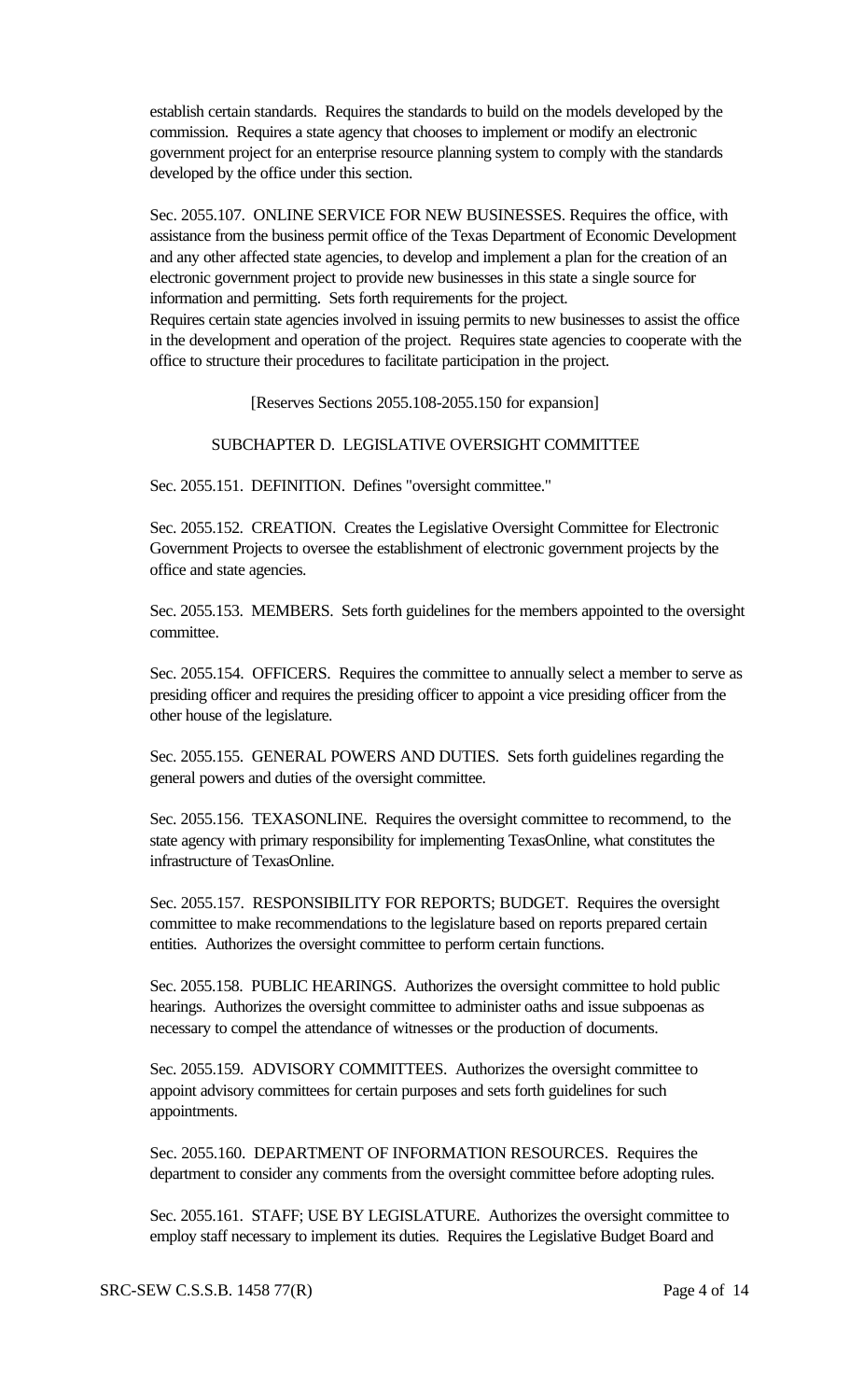Texas Legislative Council, on request of the oversight committee, to provide staff to the oversight committee. Authorizes any member of the legislature to use staff employed by the oversight committee.

Sec. 2055.162. COOPERATION WITH OTHER STATE AGENCIES. Requires a state agency, on request by the oversight committee, to cooperate with and assist the oversight committee.

[Reserves Sections 2055.163-2055.200 for expansion]

### SUBCHAPTER E. ADDITIONAL PLANNING, OVERSIGHT, AND REPORTS

Sec. 2055.201. ELECTRONIC GOVERNMENT PROGRAM MANAGEMENT OFFICE ADVISORY COMMITTEE. Requires the governing board of the department (board) to create an Electronic Government Program Management Office Advisory Committee under Section 2054.033 to provide ongoing direction for the operation of the office. Prohibits the board from appointing more than 15 members to the committee. Requires the committee to include certain members. Requires the committee to assist the office for certain purposes. Authorizes a governmental member of the committee to be reimbursed for expenses only from money available to the governmental entity the member represents.

Sec. 2055.202. STRATEGIC AND BIENNIAL OPERATING PLANS. Requires the office to review state agency plans prepared under Sections 2054.095 and 2054.100 for certain purposes.

Sec. 2055.203. REPORTS ON ELECTRONIC GOVERNMENT PROJECTS. Requires the office, in coordination with the quality assurance team of the Legislative Budget Board and the state auditor, to establish a state agency reporting system that requires state agencies to report to the office on certain issues. Requires the reports established under this section to include a certain analysis.

Sec. 2055.204. ANNUAL REPORT TO LEGISLATIVE OVERSIGHT COMMITTEE. Requires the office, not later than September 1 of each year, to report to the Legislative Oversight Committee for Electronic Government Projects on the status of the office and the electronic government projects managed by the office, including certain stated features. Requires the Legislative Oversight Committee for Electronic Government Projects to review and approve the report before appropriate information is authorized to be included in the report proposed under Section 2054.055.

SECTION 1.02. REPORT ON ELECTRONIC GOVERNMENT PROJECTS. Amends Section 2054.055(b), Government Code, to require the report to include certain information.

SECTION 1.03. REPORT ON STRATEGIC AND BIENNIAL OPERATING PLANS. Requires the Electronic Government Program Management Office, not later than November 1, 2001, to complete its recommendations on modifying instructions based on the initial review conducted under Section 2055.202, Government Code, as added by this article.

SECTION 1.04. APPOINTMENT OF LEGISLATIVE OVERSIGHT COMMITTEE. Requires the members of the Legislative Oversight Committee for Electronic Government Projects created under Subchapter D, Chapter 2055, Government Code, as added by this article, not later than November 15, 2001, to be designated as provided under Section 2055.153, Government Code, as added by this article.

SECTION 1.05. APPOINTMENT OF ELECTRONIC PROGRAM MANAGEMENT OFFICE ADVISORY COMMITTEE. Requires the governing board of the Department of Information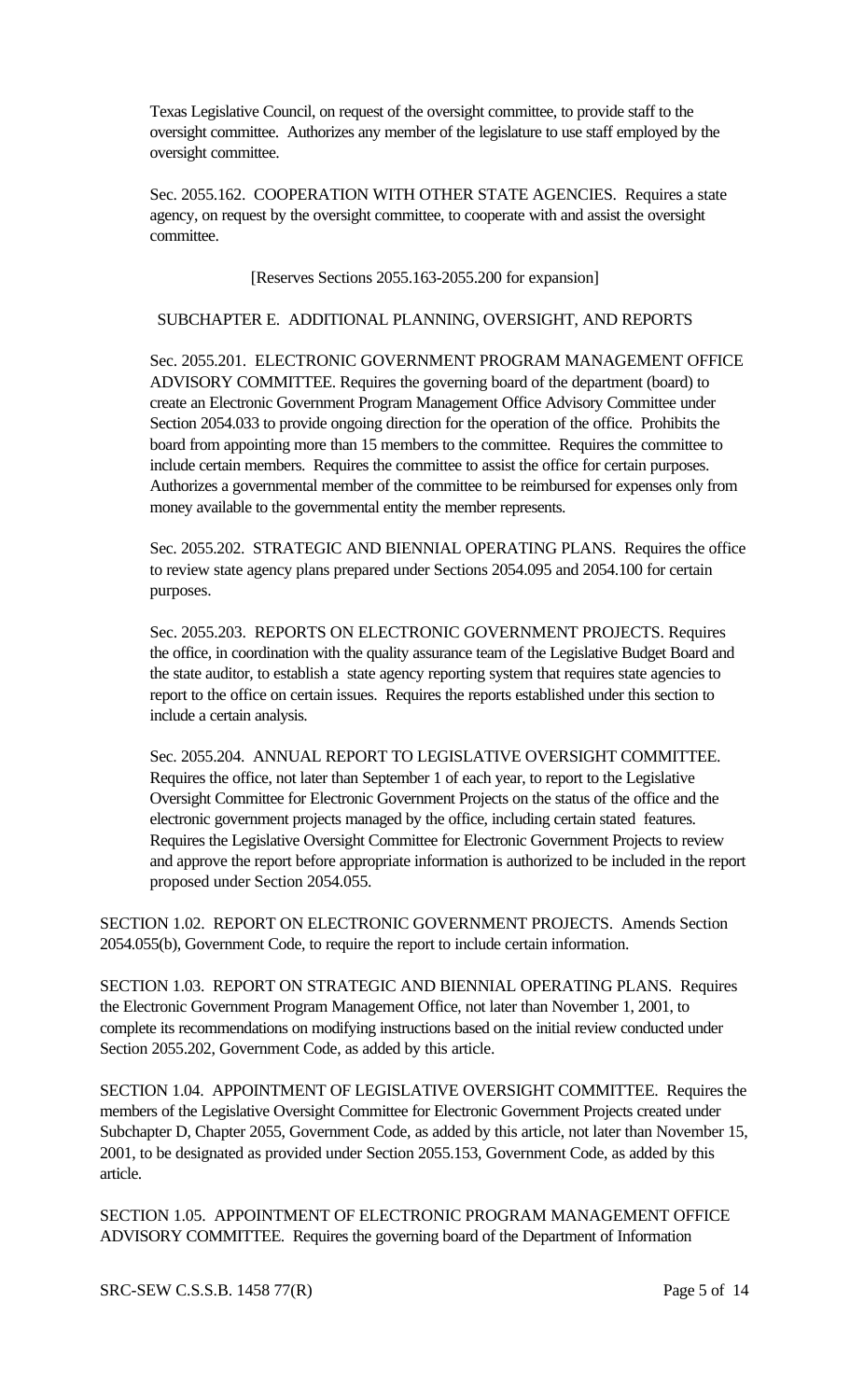Resources, not later than January 15, 2002, to appoint the members of the Electronic Government Program Management Office Advisory Committee, as provided by Section 2055.201, Government Code, as added by this article.

SECTION 1.06. ADOPTION OF RULES. Requires the Department of Information Resources, not later than May 31, 2002, to adopt the rules required by Sections 2055.057, 2055.101, 2055.102, and 2055.105, Government Code, as added by this article.

SECTION 1.07. PLAN. Requires the Electronic Government Program Management Office, not later than September 1, 2002, to complete the plan required under Section 2055.107, Government Code, as added by this article. Requires the plan to outline the recommendations and resources necessary to further develop and implement the Internet services provided under that section. Requires the business permit office of the Texas Department of Economic Development and any other affected state agencies to assist the program management office in developing the plan.

### ARTICLE 2. CREATION OF SEAT MANAGEMENT OFFICE; STUDY ON SEAT MANAGEMENT

SECTION 2.01. SEAT MANAGEMENT. Amends Chapter 2054, Government Code, by adding Subchapter K, as follows:

### SUBCHAPTER K. SEAT MANAGEMENT

Sec. 2054.351. DEFINITIONS. Defines "office," "seat management," and "state agency."

Sec. 2054.352. CREATION. Requires the Department of Information Resources (department) to create a seat management office (office) for certain purposes.

Sec. 2054.353. CONSULTATION. Requires a state agency to consult with the office under certain conditions.

Sec. 2054.354. TOTAL COST OF OWNERSHIP STUDIES. Sets forth guidelines regarding a pilot study to determine the total cost of all personal computers and related systems used by the agency, including both owned and leased systems. Requires an agency selected under this section to cooperate with the department in conducting the study. Requires the department, including the office, on request to assist a state agency in complying with this section. Requires each selected state agency, not later than May 1, 2002, to report on the results of its study to the department.

Sec. 2054.355. STUDY AND RECOMMENDATIONS ON USE OF PRIVATE CONTRACTORS TO IMPLEMENT SEAT MANAGEMENT. (a) Requires the office to analyze the results of the studies under Section 2054.354 to assess the feasibility of establishing a statewide seat management system at the time the assessment is completed or at a later time.

(b) Requires the office, as part of the feasibility study, to analyze seat management, through which a state agency transfers its personal computer equipment and service responsibilities to a private vendor as described by this subsection. Sets forth guidelines for the hiring of a private vendor for certain purposes. Provides that, subject to the agency's needs and a vendor contract, the vendor selected by the agency would satisfy the agency's personal computer needs, certain stated needs.

(c) Requires the office to study different types of contracts that could be used to implement seat management.

(d) Requires the office, not later than November 1, 2002, to report its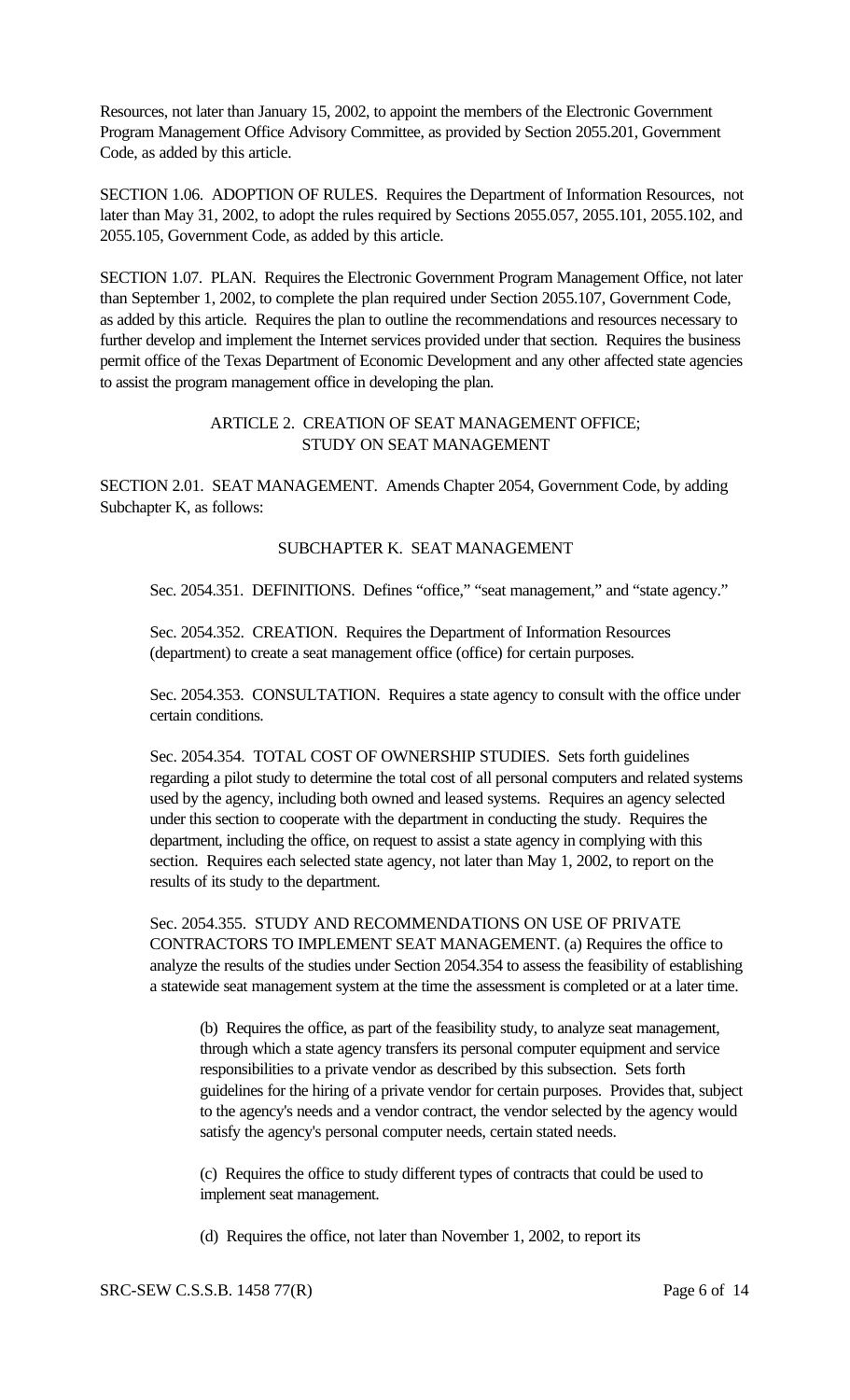recommendations to certain entities. Sets forth requirements for those recommendations.

Sec. 2054.356. PERSONAL COMPUTER INVENTORY REPORTING BY STATE AGENCIES. Requires each state agency, not later than September 1, 2002, and September 1, 2003, to provide the office with an inventory of all personal computers used by that agency as of June 1, 2002, and June 1, 2003, respectively.

Sec. 2054.357. EXPIRATION. Provides that this subchapter expires September 1, 2003.

#### ARTICLE 3. TEXASONLINE

SECTION 3.01. AMENDMENT OF DEFINITIONS. Amends Section 2054.003, Government Code, as follows:

Sec. 2054.003. DEFINITIONS. Defines "electronic government project," "Local government," "program management office," and "TexasOnline."

SECTION 3.02. USE OF TEXASONLINE. Amends Chapter 2054F, Government Code, by adding Section 2054.113, as follows:

Sec. 2054.113. DUPLICATION WITH TEXASONLINE; WAIVER. Provides that this section does not apply to a state agency that is a university system or institution of higher education as defined by Section 61.003 (Definitions), Education Code. Authorizes a state agency to duplicate a need that is met by TexasOnline if the state agency with primary responsibility to implement TexasOnline grants a waiver under this section. Requires the state agency to grant the waiver to a state agency that desires not to use TexasOnline if the agency meets certain recommendations.

SECTION 3.03. TEXASONLINE GRANT PROGRAM. Amends Chapter 2054, Government Code, by adding Subchapter J, as follows:

#### SUBCHAPTER J. TEXASONLINE GRANT PROGRAM

Sec. 2054.301. DEFINITION. Defines "oversight committee."

Sec. 2054.302. CREATION. Creates the TexasOnline grant program to enable counties, municipalities, and school districts to provide electronic government services through TexasOnline.

Sec. 2054.303. MANAGEMENT. Requires the program management office to perform certain functions.

Sec. 2054.304. INTERAGENCY OVERSIGHT COMMITTEE. Requires the Department of Information Resources (department) to establish an interagency oversight committee for certain purposes. Requires the committee membership to consist of certain representatives. Requires the oversight committee to work with representatives of certain organizations to disseminate information on the TexasOnline grant program. Authorizes reimbursement of the expenses of a committee member to be paid only from money available to the governmental entity that the member represents. Provides that the committee is not an advisory committee.

Sec. 2054.305. PREFERENCE FOR DISTRIBUTION OF GRANT MONEY. Requires the oversight committee, in determining the distribution of grant money under this subchapter, to prefer counties, municipalities, and school districts located in a strategic investment area, as defined by Section 171.721 (Definitions), Tax Code.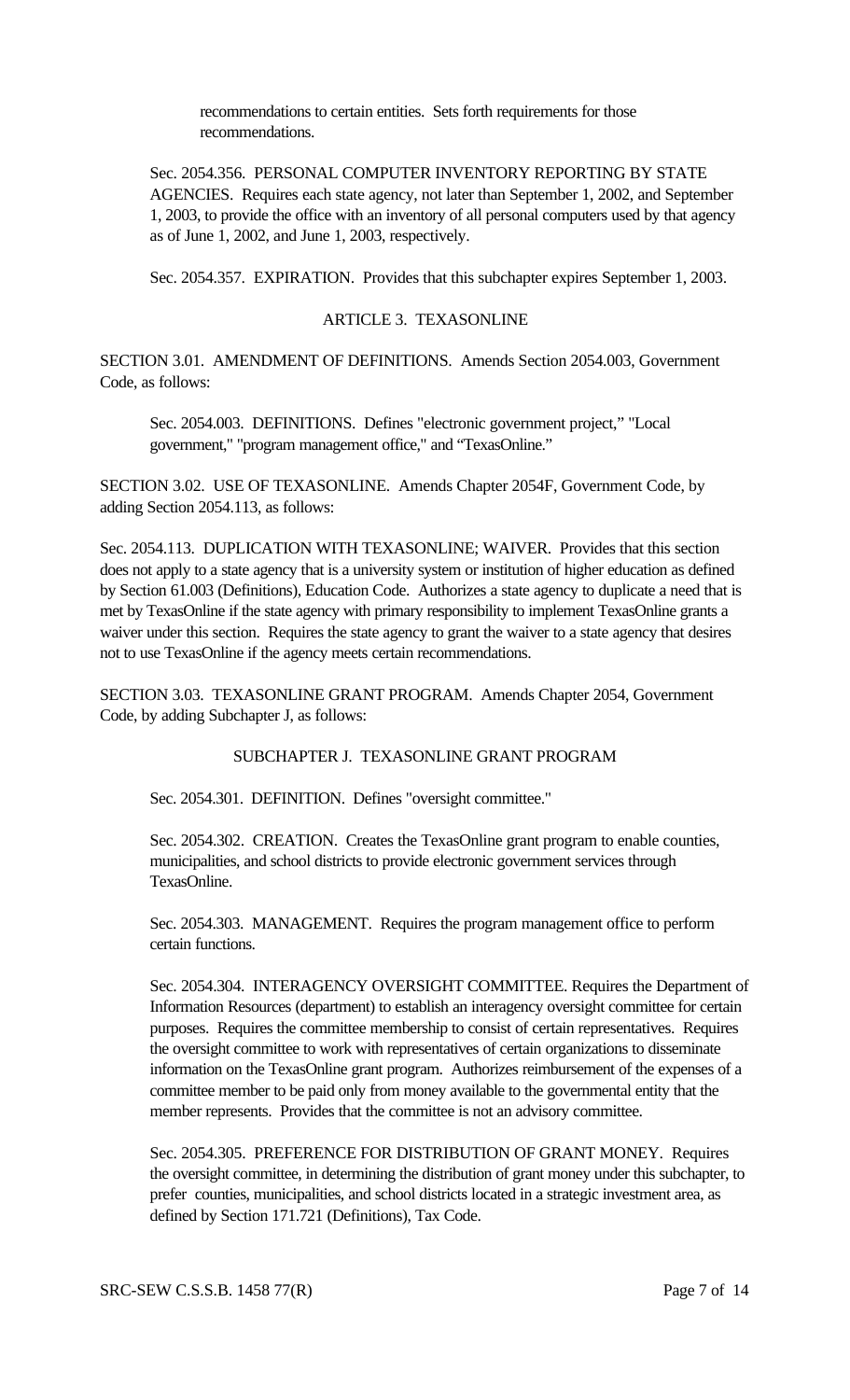Sec. 2054.306. CONDITIONS. Requires a grant recipient, as a condition of receiving a grant under this subchapter, to agree to maintain online services after the grant period terminates. Requires the oversight committee and the grant recipient to negotiate and agree on the conditions of the grant, including the length of time required for maintenance of online services after the grant period ends.

Sec. 2054.307. USE OF GRANT MONEY. Authorizes grant money to be used only for certain functions. Prohibits grant money from being used to pay for communications links to public or private telecommunication systems, such as the state's public telecommunications network or for Internet service provider costs.

Sec. 2054.308. EXPIRATION. Provides that this subchapter expires September 1, 2003.

SECTION 3.04. ESTABLISHMENT OF INTERAGENCY OVERSIGHT COMMITTEE. Requires the Department of Information Resources, not later than January 15, 2002, to establish the interagency oversight committee, as provided by Section 2054.304, Government Code, as added by this article.

# ARTICLE 4. PROCUREMENT

SECTION 4.01. Amends Chapter 2177, Government Code, by adding Section 2177.0001, as follows:

Sec. 2177.0001. DEFINITIONS. Defines "department," "electronic procurement system," "institution of higher education," "local government," "state agency," and "TexasOnline."

SECTION 4.02. Amends Sections 2177.001(d) and (e), Government Code, as follows:

(d) Authorizes the General Services Commission (commission) to make state procurement services (rather than information) available to local governments and institutions of higher education (rather than political subdivisions) through the electronic procurement market on a fee-for-service basis. Authorizes, rather than requires, the commission to set the fees for transactions in an amount that recovers the state's costs in providing access to a local government or institution of higher education (rather than political subdivision.)

(e) Makes a conforming change.

SECTION 4.03. Amends Section 2177.002, Government Code, by amending Subsection (e) and adding Subsection (i), as follows:

(e) Makes conforming changes.

(i) Requires the commission and the Department of Information Resources (department), under certain conditions, to enter into an agreement regarding distribution of the fees charged for transactions on the network, to recover the cost of TexasOnline.

SECTION 4.04. Amends Section 2177.003, Government Code, as follows:

Sec. 2177.003. New heading: PARTICIPATION BY STATE AGENCIES IN ELECTRONIC PROCUREMENT SYSTEM. Requires each state agency to send to the commission for posting on the electronic procurement system (rather than commerce network) information on each procurement contract the commission, in consultation with the department, determines is appropriate for electronic procurement. Deletes text regarding the value of a contract which will exceed the amount of the agency's delegated purchasing authority under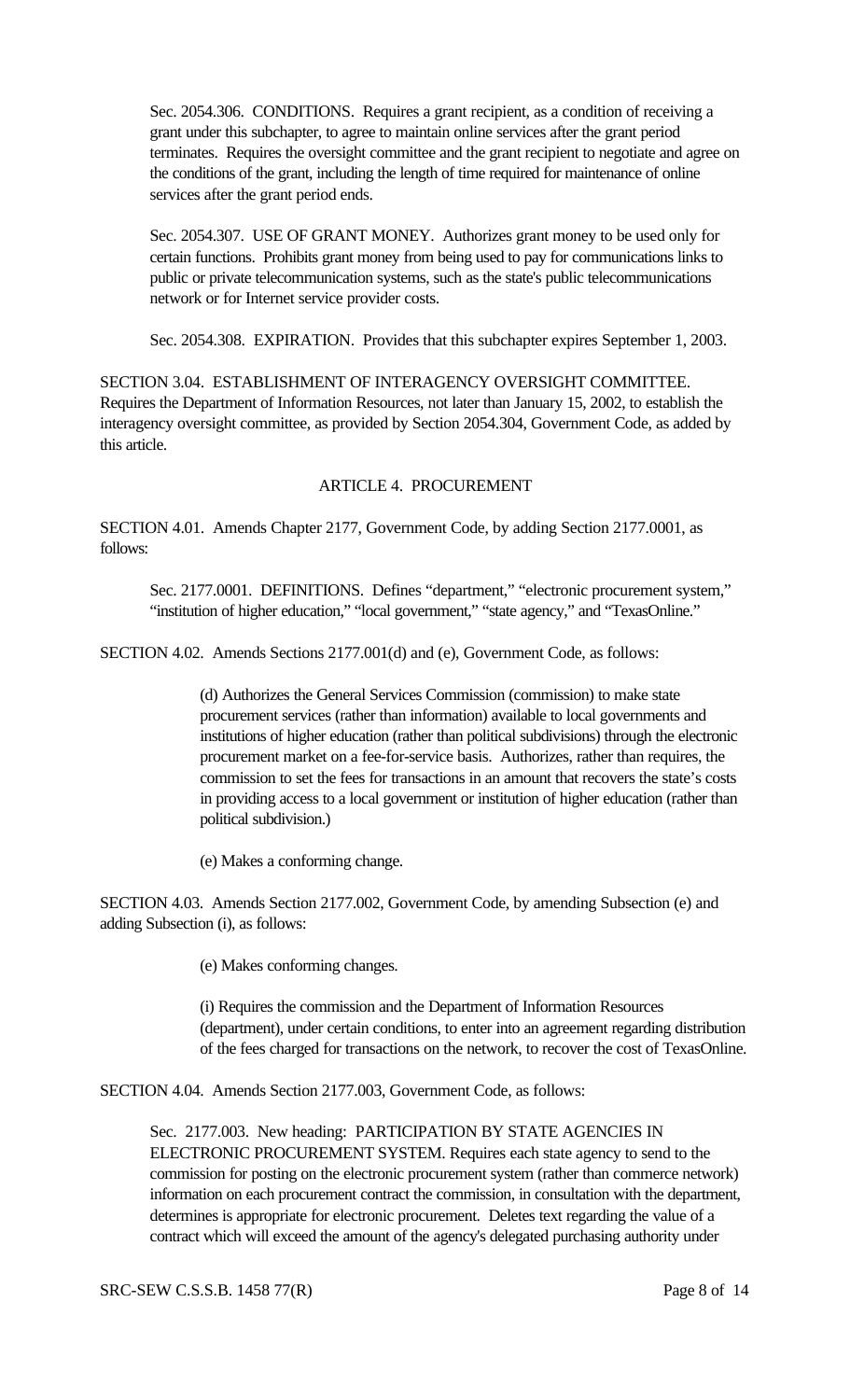Section 2155.132. Deletes text regarding a contract including procurement related to a construction project.

(b) Requires the commission and each participating state agency, local government, or institution of higher education to include in the information placed on the electronic procurement system, including the electronic commerce network, certain information for each procurement that the commission will make or that another state agency will make under Subsection (a)

(c) Makes conforming changes.

(d) Requires each state agency that will award a contract that has been placed on the electronic procurement system under Subsection (a) to place notification of the awarding of the contract on the system (rather than the electronic commerce network).

SECTION 4.05. Transfers Section 2155.083, Government Code, to Chapter 2177, Government Code, redesignates it as Section 2177.004, Government Code, and amends it as follows:

Sec. 2177.004. Deletes reference to Subsection (n). Deletes text defining "department." Requires the commission, rather than the department, each business day to produce and post a business daily in an electronic format. Makes conforming and nonsubstantive changes. Deletes Subsection (n).

ARTICLE 5. STUDY AND REPORT ON ELECTRONIC GRANTS SYSTEM

SECTION 5.01. STUDY AND REPORT. (a) Defines "department" and "state agency."

(b) Requires the Department of Information Resources (department) to study the costs and benefits of establishing a statewide electronic grants management system for certain purposes.

(c) Requires the study to identify each state agency that offers grants; and the types of persons affected by the grants, including groups that apply for the grants and the groups served by grant funds.

(d) Requires the study to consider certain issues.

(e) Authorizes the department to request from the Electronic Grants Technical Assistance Workgroup certain information.

(f) Requires the department, not later than September 1, 2002, to report on the findings of the study to certain persons.

(g) Authorizes the department, if the report recommends implementation of a statewide electronic grants management system, to develop a plan and begin implementation of a statewide electronic grants management system based on the plan, the report's recommendations, and the findings of the study.

# ARTICLE 6. CONTRACT MANAGEMENT

SECTION 6.01. USE OF LOCAL GOVERNMENT CONTRACTS. Amends Section 2155.079, Government Code, as follows:

Sec. 2155.079. (a) Defines "local government."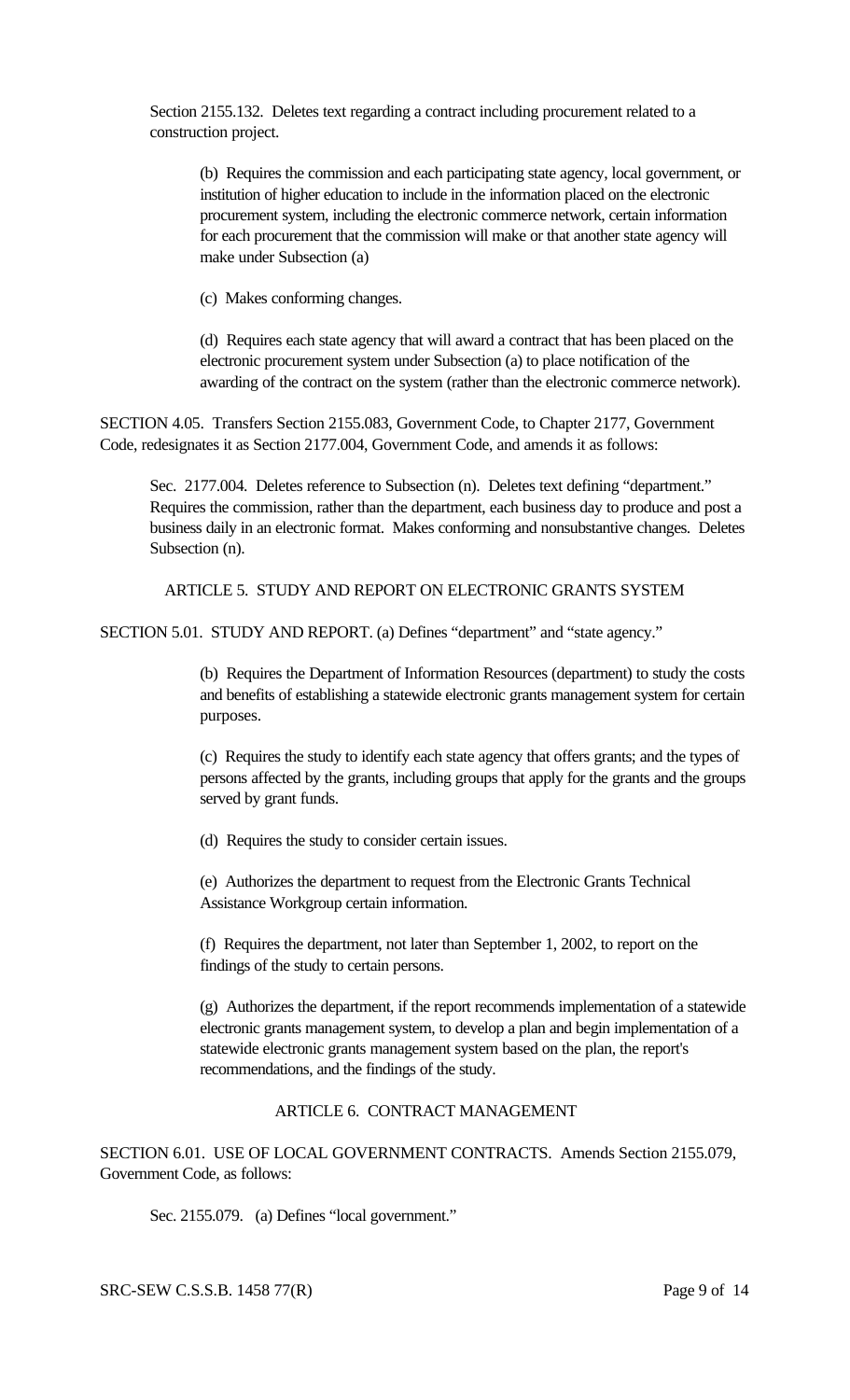(b) Requires the General Services Commission (commission) to adopt rules specifying the circumstances under which it is not advantageous for the state to allow a state agency to purchase goods or services under a contract made by another state agency other than the commission or a local government.

(c) Authorizes the agency purchasing under delegated authority, if commission rules allow other agencies to make purchases under a contract entered into by an agency using delegated purchasing authority, to offer the goods or services available under the contract to other agencies or local governments. Deletes text regarding conditions under which those goods or services may be offered.

SECTION 6.02. ADOPTION OF RULES. Requires the General Services Commission, not later than February 28, 2002, to adopt the rules required by Section 2155.079, Government Code, as amended by this article.

### ARTICLE 7. COLLABORATIVE COMMUNITY NETWORK

SECTION 7.01. USE OF NETWORK. Amends Section 2170.004, Government Code, as follows:

Sec. 2170.004. Authorizes the commission to contract for use of the consolidated telecommunications system with certain entities.

SECTION 7.02. MAINTENANCE. Amends Section 2170.051, Government Code, by adding Subsection (e), to authorize the commission to contract for necessary support and maintenance of the consolidated telecommunications system resulting from collaborative community network participation.

SECTION 7.03. COST SCHEDULE. Amends Section 2170.057, Government Code, by adding Subsection (e) to require the commission, in cooperation with the telecommunications planning group, to develop a certain cost schedule. Authorizes charges for services described by this subsection to be based on costs to the system in addition to proportionate usage, including support and maintenance costs associated with community computer network use.

SECTION 7.04. Amends Section 57.042, Utilities Code, by adding Subdivision (12) to define "telecommunications planning group."

SECTION 7.05. FEDERAL GRANTS. Amends Section 57.045, Utilities Code, by adding Subsection (e) to require the board, in cooperation with the governor and the telecommunications planning group, to attempt to acquire and ensure the use of any grant funding available from the federal government for certain purposes.

SECTION 7.06. USE OF MONEY. Amends Section 57.046(b), Utilities Code, to require the board to use money in the qualifying entities account for any purpose authorized by this subchapter, including certain stated purposes.

SECTION 7.07. GRANT AND LOAN PROGRAM. Amends Section 57.047, Utilities Code, by amending Subsections (c)-(f) and adding Subsections (g) and (h), as follows:

> (c) Authorizes the board to award a grant or loan for a collaborative community network to certain entities. Sets forth guidelines for use of the grant or loan. Requires the board, as a condition of a grant or loan under this subsection, to require the consortium to design for its network a certain Internet site. Requires the board to award grants and loans under this subsection by a certain process.

(d) Requires the board, in awarding a grant or loan under this subchapter, to give priority to a project or proposal that represents collaborative efforts involving more than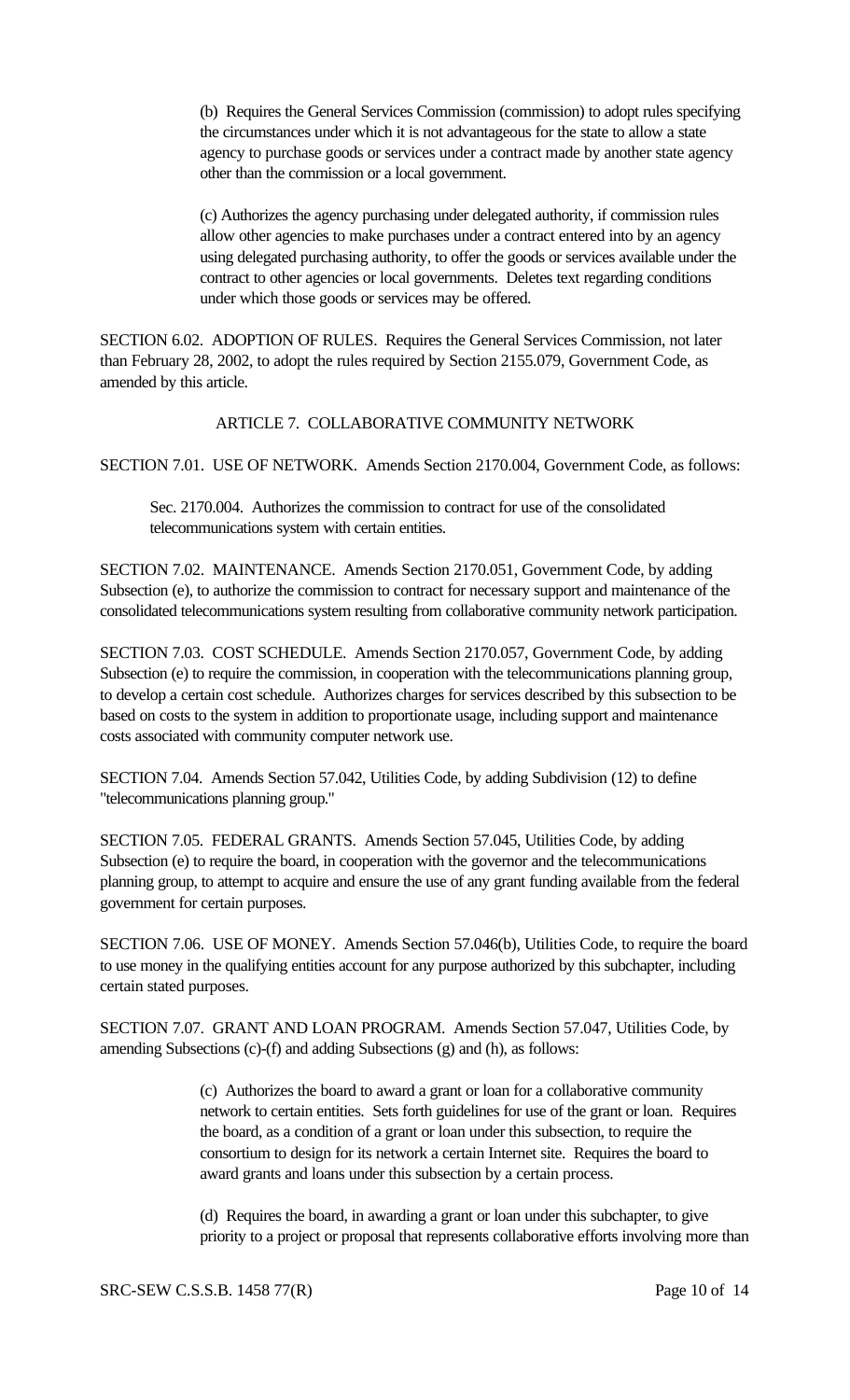one political subdivision, school, university, or library.

(e) Makes a nonsubstantive change.

(f) Requires the board to establish a goal of awarding collaborative community network grants and loans under Subsection (c) of not less than \$5 million each year and to set priorities for awarding additional grant funding for collaborative community networking initiatives from available money.

(g) Makes a nonsubstantive change.

(h) Makes a nonsubstantive change.

SECTION 7.08. STUDY. Requires the Department of Information Resources to conduct a study of the feasibility of creating regional technology centers with membership composed of political subdivisions of each region of this state to foster collaborative community networking by performing certain functions. Requires the study to include an evaluation of the utility of coordinating efforts described by this section among regional technology centers, community technology centers, and the proposed Texas Geography Network, if the network is created. Requires the Department of Information Resources, not later than October 1, 2002, to report the results of the study to certain persons.

# ARTICLE 8. EMPLOYMENT

SECTION 8.01. CREATION OF ONLINE EMPLOYMENT OPENINGS SYSTEM. Amends Chapter 656A, Government Code, by adding Sections 656.002 and 656.003, as follows:

Sec. 656.002. ONLINE EMPLOYMENT OPENINGS SYSTEM. Defines "state agency." Requires the Department of Information Resources to work with the Texas Workforce Commission and other state agencies to create a system for listing state agency employment openings on the Internet. Requires the characteristics of the system to include certain features to the extent feasible.

Sec. 656.003. ACCESS TO EMPLOYMENT OPENINGS INFORMATION. Requires the Texas Workforce Commission to make computers available to the public at its field offices to ensure access to information about employment openings.

SECTION 8.02. LISTING OF JOB NOTICES. Amends Section 656.024, Government Code, as follows:

Sec. 656.024. Deletes text regarding 10 working days. Deletes text regarding the commissioner being notified by the state agency having the vacancy that the vacancy has been filled.

## ARTICLE 9. ADDITIONAL REPORTING REQUIREMENTS

SECTION 9.01. STUDY. Requires the Department of Information Resources, not later than September 1, 2002, to study the instructions used for preparing agency strategic plans under Section 2054.095, Government Code. Requires the study to perform certain functions. Requires the department to adopt revised instructions under Section 2054.095 (Preparation of Agency Strategic Plan), Government Code, based on the results of the study.

SECTION 9.02. SPECIFICATIONS FOR ELECTRONIC DATA CLEARINGHOUSE; REPORT. (a) Defines "department."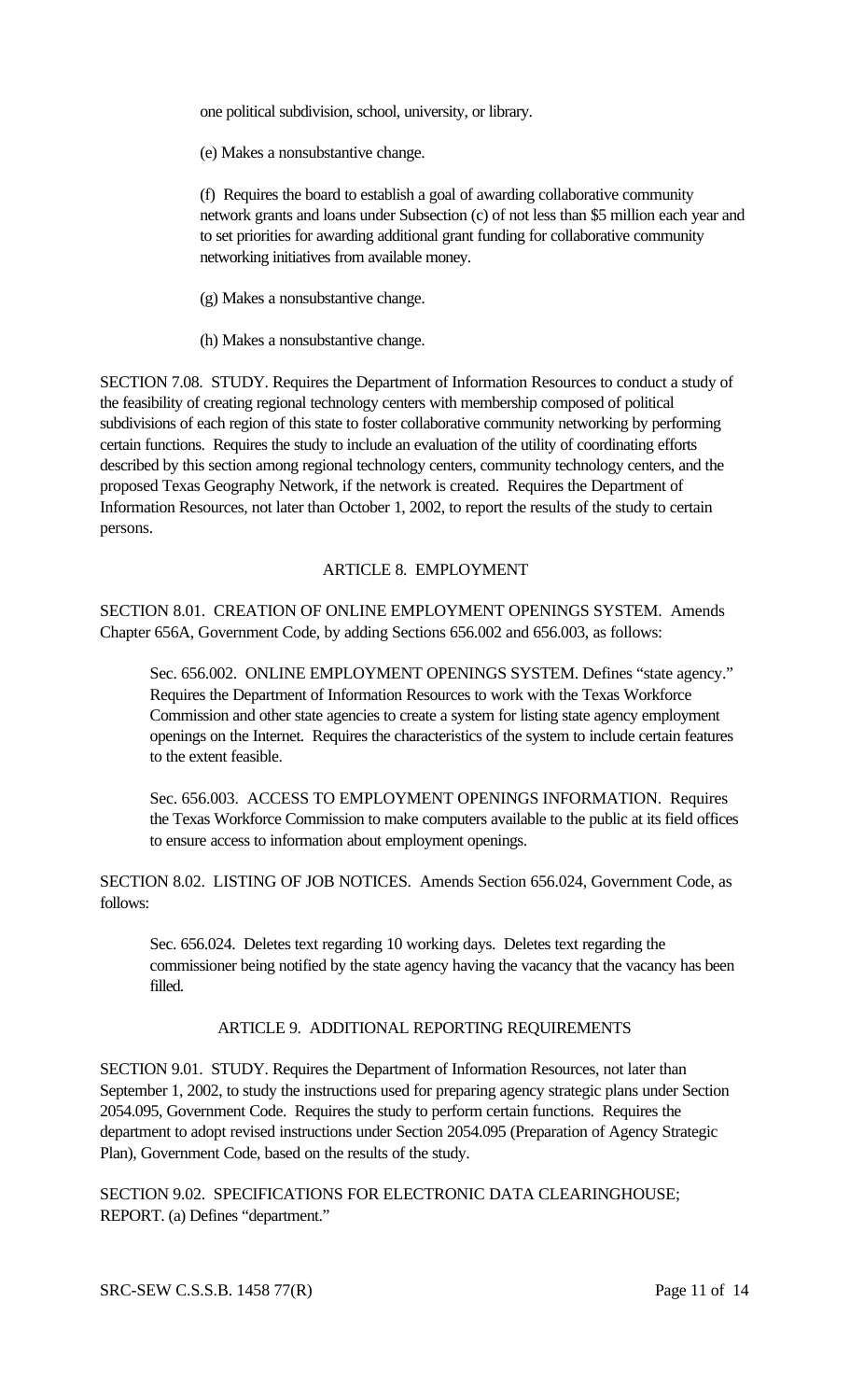(b) Requires the Department of Information Resources (department), in coordination with certain entities, to develop certain specifications for a statewide electronic data clearinghouse. Requires the department to develop options for funding the maintenance or expansion of the clearinghouse, such as using resources from participating governmental entities to recoup the costs. Requires each option to address the potential impact on participation by governmental entities. Requires the department, not later than January 1, 2003, to provide a report containing the recommendations, specifications, and funding options developed under this subsection to certain persons.

(c) Requires the department, not later than August 31, 2003, to develop policies, procedures, data standards, training materials, and perform any other duties necessary to prepare for the establishment of the clearinghouse by August 31, 2004.

### SECTION 9.03. REPORT ON REPORTING REQUIREMENTS FOR COUNTIES AND MUNICIPALITIES. (a) Defines "department."

(b) Requires the Department of Information Resources (department) to comprehensively examine all state reporting requirements for counties and municipalities. Sets forth guidelines regarding the goal of the examination.

(c) Requires the examination to include an inventory of all reports that counties and municipalities must produce in response to state requirements and requires the inventory to also show the current status of electronic reporting.

(d) Requires the Legislative Oversight Committee for Electronic Government Projects, not later than January 15, 2002, to appoint a working group composed of representatives of the comptroller's office, other state agencies, and local governments.

(e) Requires the department, based on the examination made under Subsection (c) of this section, and in coordination with the working group, not later than January 1, 2003, to report on its recommendations for streamlining and reducing reporting requirements on counties and municipalities to certain persons.

ARTICLE 10. MISCELLANEOUS INFORMATION RESOURCES ISSUES

SECTION 10.01. CHIEF INFORMATION OFFICER. Amends Chapter 2054B, Government Code, adding Section 2054.0285 and amending Section 2054.029, as follows:

Sec. 2054.0285. EXECUTIVE DIRECTOR: CHIEF INFORMATION OFFICER; POWERS AND DUTIES. Requires the governing board (board) of the Department of Information Resources (department) to employ an executive director. Provides that the executive director is the chief information officer for this state. Provides that the executive director has authority for all aspects of information technology for state agencies, including certain ones.

Sec. 2054.029. New heading: STAFF; SEPARATION OF RESPONSIBILITIES. Deletes reference to an executive director employed by the board.

SECTION 10.02. VENDOR INCENTIVES. Amends Chapter 2054C, Government Code, by adding Section 2054.058, as follows:

Sec. 2054.058. CONSIDERATION OF VENDOR INCENTIVES. Requires the department, when contracting with a vendor to perform a task related to an electronic government project, to consider methods of payments, including considering whether a percentage of money to be saved could be used to provide an incentive to the vendor to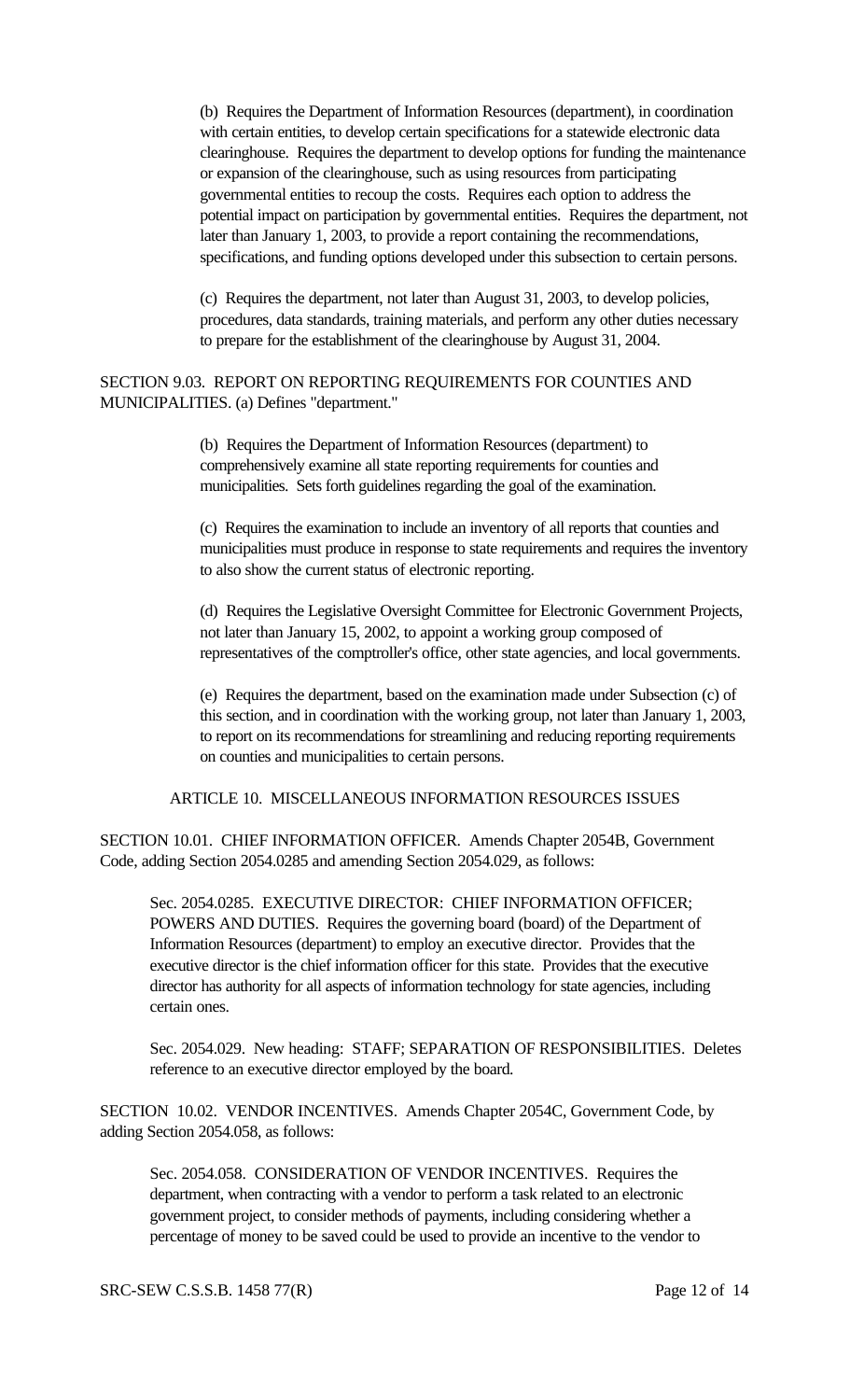complete the project on time and under budget.

SECTION 10.03. PUBLIC INFORMATION EXCEPTION. Amends Chapter 552C, Government Code, by adding Section 552.136, as follows:

Sec. 552.136. EXCEPTION: GOVERNMENT INFORMATION RELATED TO SECURITY ISSUES FOR COMPUTERS. Provides that information is excepted from the requirements of Section 552.021 if it is information that relates to computer network security or to the design, operation, or defense of a computer network. Provides that certain information is confidential.

ARTICLE 11. COMPTROLLER PROVISIONS ON USE OF ADVANCED EQUIPMENT, DATABASES, AND DELEGATION OF TASKS TO OUTSIDE PERSONNEL

SECTION 11.01. ADVANCED DATABASE FOR AUDITS. Amends Chapter 111A, Tax Code, by adding Section 111.0034, as follows:

Sec. 111.0034. ADVANCED DATABASE SYSTEM FOR AUDITS. (a) Requires the comptroller to develop an advanced electronic audit database system for use by the comptroller's audit division. Sets forth requirements for the system.

(b) Authorizes the comptroller to contract with a vendor to develop or implement the system.

(c) Requires the comptroller, if the comptroller contracts with a vendor to develop or implement the system, to protect any confidential information provided to the vendor. Provides that a person who receives confidential information under this section and each employee or agent of that person is subject to the same prohibitions against disclosure of the information, and the same penalties and sanctions for improper disclosure, that apply to the comptroller.

SECTION 11.02. ADVANCED DATABASE FOR TAX COLLECTIONS. Amends the heading for Section 111.0035, Tax Code, to read as follows:

Sec. 111.0035. ADVANCED DATABASE SYSTEM FOR TAX COLLECTIONS.

SECTION 11.03. OUTSIDE PERSONNEL. Amends Chapter 111A, Tax Code, by adding Section 111.0045, as follows:

Sec. 111.0045. USE OF OUTSIDE PERSONNEL; DELEGATION OF POWERS. Authorizes the comptroller, as necessary to enhance productivity, to employ or contract for the services of certain persons for certain purposes. Authorizes the comptroller to delegate to persons employed or contracted under this section the power to perform duties as required.

SECTION 11.04. ADVANCED EQUIPMENT. Amend Chapter 111, Tax Code, by adding Subchapter G, as follows:

SUBCHAPTER G. ADVANCED TECHNOLOGY EQUIPMENT

Sec. 111.351. WIRELESS EQUIPMENT FOR AUDITORS. Requires the comptroller to acquire wireless communication equipment for use by its auditors, including wireless modems for laptop computers for high-speed, wireless access to comptroller systems.

Sec. 111.352. COMPUTER AND WIRELESS EQUIPMENT FOR ENFORCEMENT STAFF. Requires the comptroller to acquire portable computers with remote or wireless